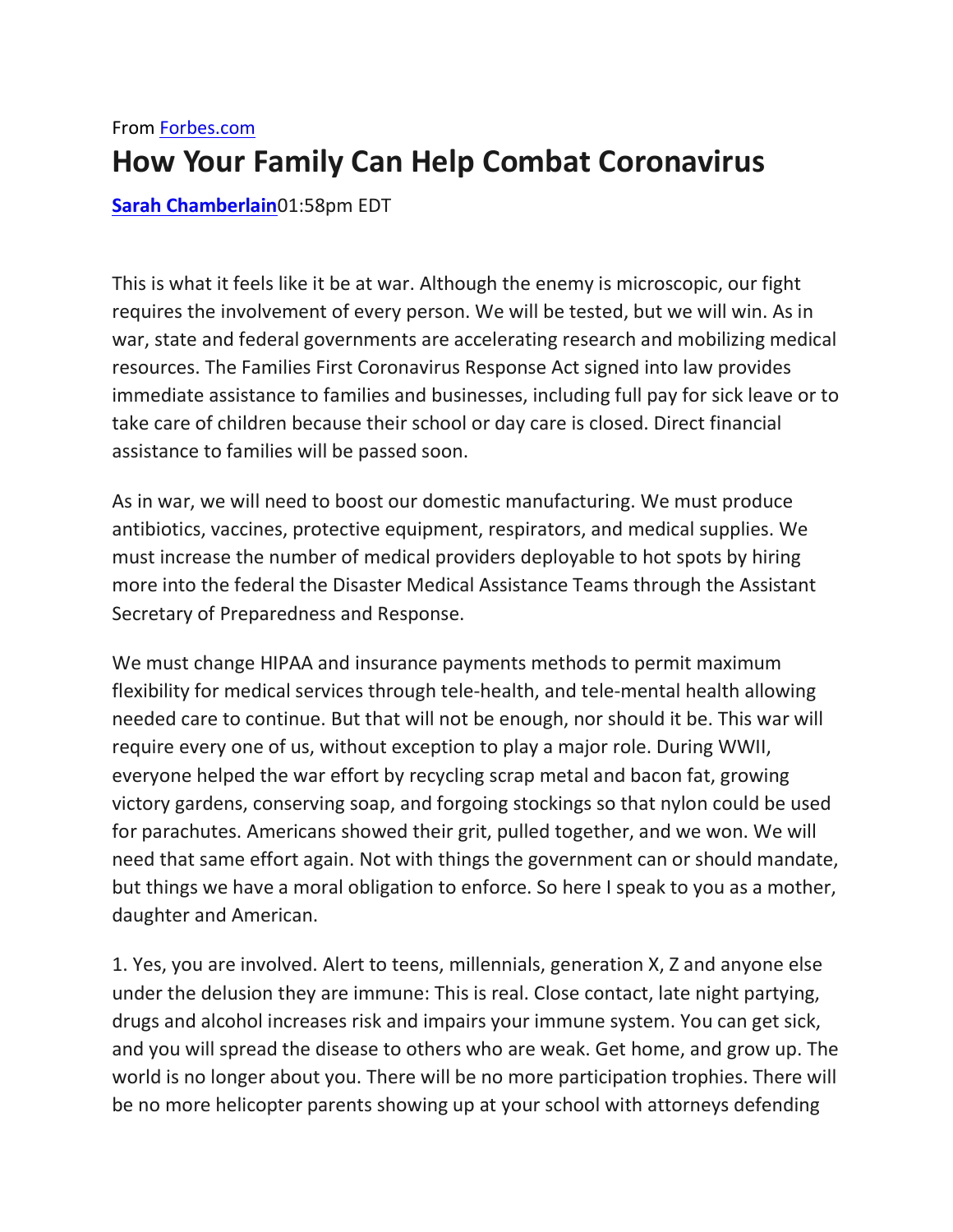you against the school principal for your bad behavior. We all share the full responsibility to maintain the cleanliness and social distancing to prevent the spread of this virus and save lives. You are responsible for your behavior.

2. Everyone stop hoarding supplies. Get what you need for cleanliness and hygiene, but remember others need them too. Making sure your neighbors also have sufficient cleaning supplies also reduces your risk. If they aren't clean, your community isn't clean. This message also applies to those of you who are steeling supplies delivered to someone's home or apartment. It's not yours. It's stealing. And you are hurting the rest of us.

3. Help one another. If you have something that others need, share it. Check in on each other, especially those who are medically vulnerable or alone to see if they need anything. This includes cleaning supplies, over the counter medicines, and food. A call helps people fight the pain of isolation. This isolation will take a while so keep connected.

4. Be a caring parent. Children need predictable and consistent schedules. Maintain school hours at home. No TV during school hours. Get books. Find on-line courses for their grade. Make sure they are studying. This is your hour to shine as a parent in the role of teacher. The influx of news can be frightening for them. Be calm, reassuring, and nurturing.

5. Draw from the experience and the strength of others. Talk with family members who can share experiences of how they made it through tough times in their past. Our nation struggled with Vietnam, recessions, unemployment, and 9/11. Learn from the stories of resilience of others who have weathered worse storms.

6. Focus on the good. Build a daily list of gratitude. Yes, we are all strained, but there is still much to be thankful for. If we focus on our losses we will be lost. Focus on our strengths and we will continue to grow stronger.

7. Strengthen your values. Value simplicity, sacrifice, and fortitude. For a while, we will have to do without travel, vacations, and other amenities. Finances will be tough for many. Be patient.